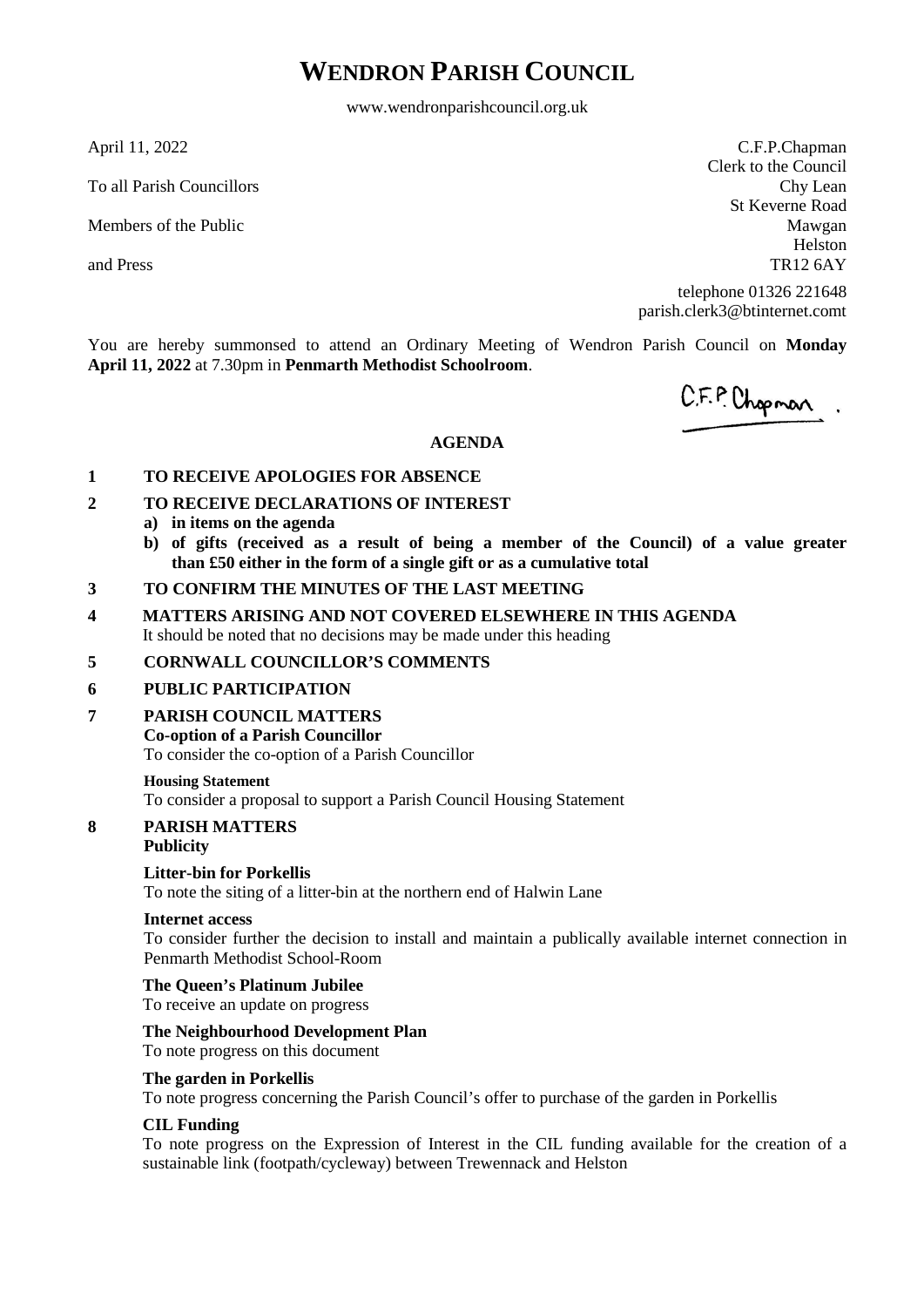## **9 FINANCE**

To note the internal auditor's annual report on Wendron Parish Council's financial statements for the year April 1, 2021 to March 31, 2022

To approve the Statement of Assurance

To receive the accounts for the year April 1, 2021 – March 31, 2022

To consider the Clerk's annual salary

To present the following accounts for consideration:

|                                    |                                          |             | <b>GROSS</b> |             | <b>NET</b> |             | VAT         |            |
|------------------------------------|------------------------------------------|-------------|--------------|-------------|------------|-------------|-------------|------------|
| Wicksteed Leisure Ltd              |                                          |             |              | £ 13,845.10 |            | £ 11,537.58 |             | £ 2,307.52 |
| Eric and Jeff Bray garden Services |                                          | $f_{\cdot}$ | 100.00       | f           | 83.33      | $\mathbf f$ | 16.67       |            |
| South West Play Ltd                |                                          | £           | 5,298.00     |             | £ 4,415.00 | £           | 883.00      |            |
| <b>Information Commissioner</b>    |                                          |             | £            | 40.00       |            |             |             |            |
| Biffa (collection from Carnkie)    |                                          |             | £            | 72.38       | £          | 60.32       | $\mathbf f$ | 12.06      |
| R.Sanders                          |                                          |             |              |             |            |             |             |            |
| Church and cemetery                |                                          | £ 225.00    |              |             |            |             |             |            |
| Trelill Well                       |                                          | £ 35.00     |              |             |            |             |             |            |
| Grass cutting                      | £ $165.00$                               |             |              |             |            |             |             |            |
| Boundary stones                    |                                          | £ $65.00$   |              |             |            |             |             |            |
|                                    | total                                    |             | £            | 588.00      |            | £ 490.00    | £98.00      |            |
|                                    | South West Playground Safety Inspections |             | £            | 30.00       |            | £ 25.00     |             | £ $5.00$   |
| Colin Chapman                      |                                          |             |              |             |            |             |             |            |
| salary (March)                     |                                          | £ 1,385.90  |              |             |            |             |             |            |
| telephone                          | £                                        | 38.68       |              |             |            |             |             |            |
| office expenses                    | £                                        | 34.25       |              |             |            |             |             |            |
| travelling                         | $\mathbf f$                              | 54.60       |              |             |            |             |             |            |
| use of home                        | $\mathbf f$                              | 25.00       |              |             |            |             |             |            |
|                                    |                                          | total       |              | £1,538.43   |            |             |             |            |
| To note the following receipt      |                                          |             |              |             |            |             |             |            |
| <b>CC Community Chest</b>          |                                          |             |              | £120.00     |            |             |             |            |
|                                    |                                          |             |              |             |            |             |             |            |

## **10 PLANNING**

#### **To consider observations concerning the following planning applications**

PA22/01777 Mr B.Harris – Placing of a static caravan for holiday accommodation and associated septic tank installation – Carnmenellis House, Calvadnack

## **To note the receipt of planning application decisions including the following**

PA21/12447 APPROVED – Reserved Matters application for the construction of a dwelling (details following outline consent PA21/02899 dated 17.06.2021) – Holy Well Barn, Trewennack.

PA22/00191 APPROVED – Proposed extension to provide swimming pool, living room and additional bedroom – Moorland View House, Penmarth

## **11 REPORT OF CLERK AND CORRESPONDENCE**

**12 CHAIRMAN'S AND COUNCILLORS' COMMENTS** 

## **13 MATTERS FOR INCLUSION AT FUTURE MEETINGS**

#### **DATE AND TIME OF NEXT MEETINGS**

Annual Parish Meeting – Monday May 9, 2021 at 7:30pm in **Penmarth Methodist Schoolroom** Annual Meeting – Monday May 9, 2021 following the Annual Parish Meeting in **Penmarth Methodist Schoolroom**